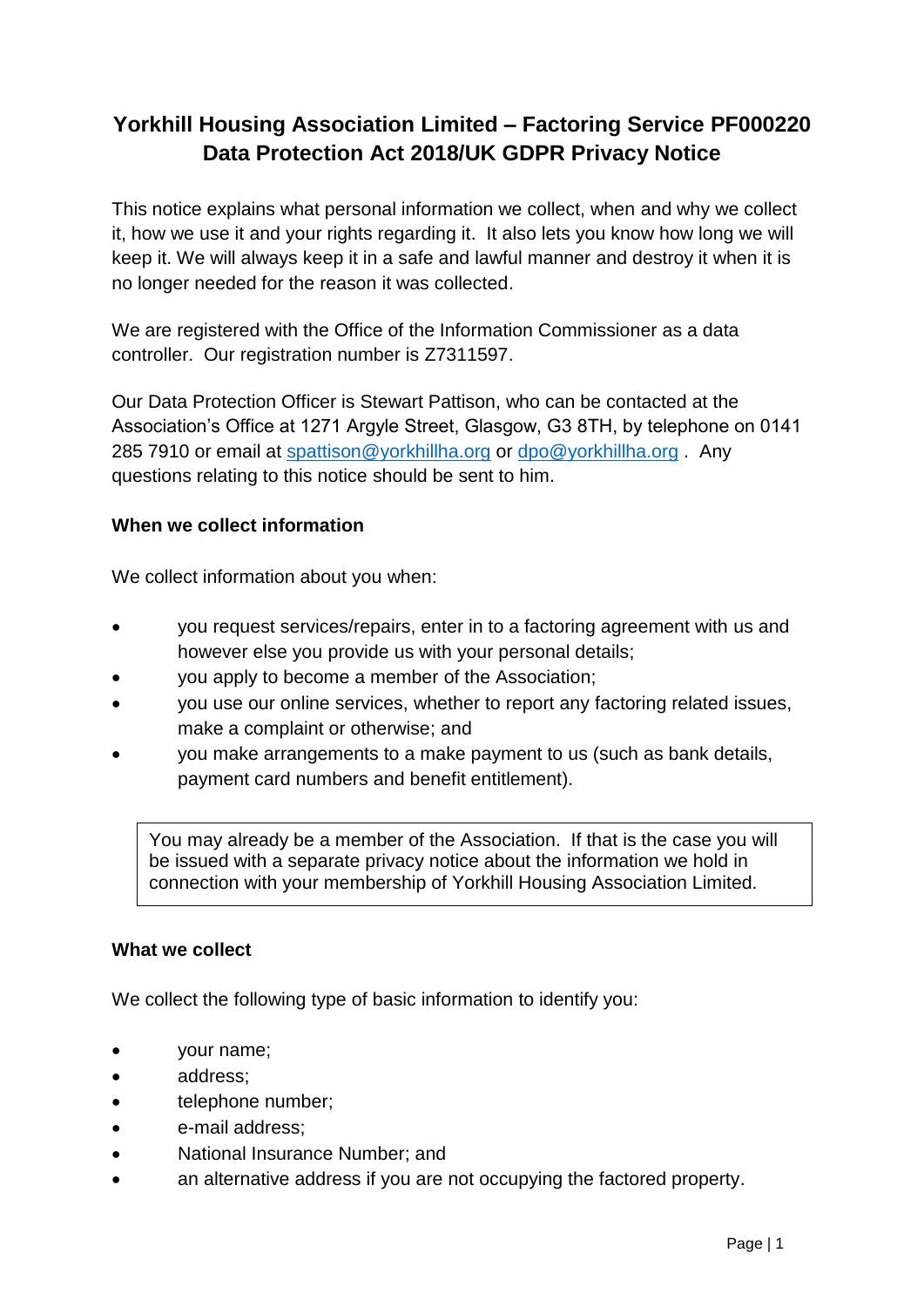We also ask for details of your next of kin or other preferred contact in case of emergencies.

## **Equality and Diversity**

To meet with equalities and diversity law and good practice we ask you for information on your:

- age range;
- gender;
- disability;
- ethnic origin; and
- Race.

The information is used for equality and diversity monitoring. This information is anonymous and you do not have to give it to us if you do not want to.

### **Information from others**

We may receive the following information from others:

- information regarding the potential sale of your property;
- information from Glasgow City Council's Grants Section;
- information from Landlord Registration:
- information from the Department of Social Security;
- information from the Scottish Property Factors Register;
- information from Sheriff Officers, Solicitors and Courts regarding debt recovery; and
- information on complaints; regarding behaviour or other alleged breaches of the terms of your agreement with us; including information obtained from Police Scotland.

### **Why we need you information and what we use it for**

We need your information and use it:

- to perform our duties to you in line with the terms of our agreement with you;
- to allow us to provide services and to give you information you ask for;
- to improve services we offer;
- to contact you in order to send you details of any changes to our services which may affect you;
- to contact you for your views on our products and services;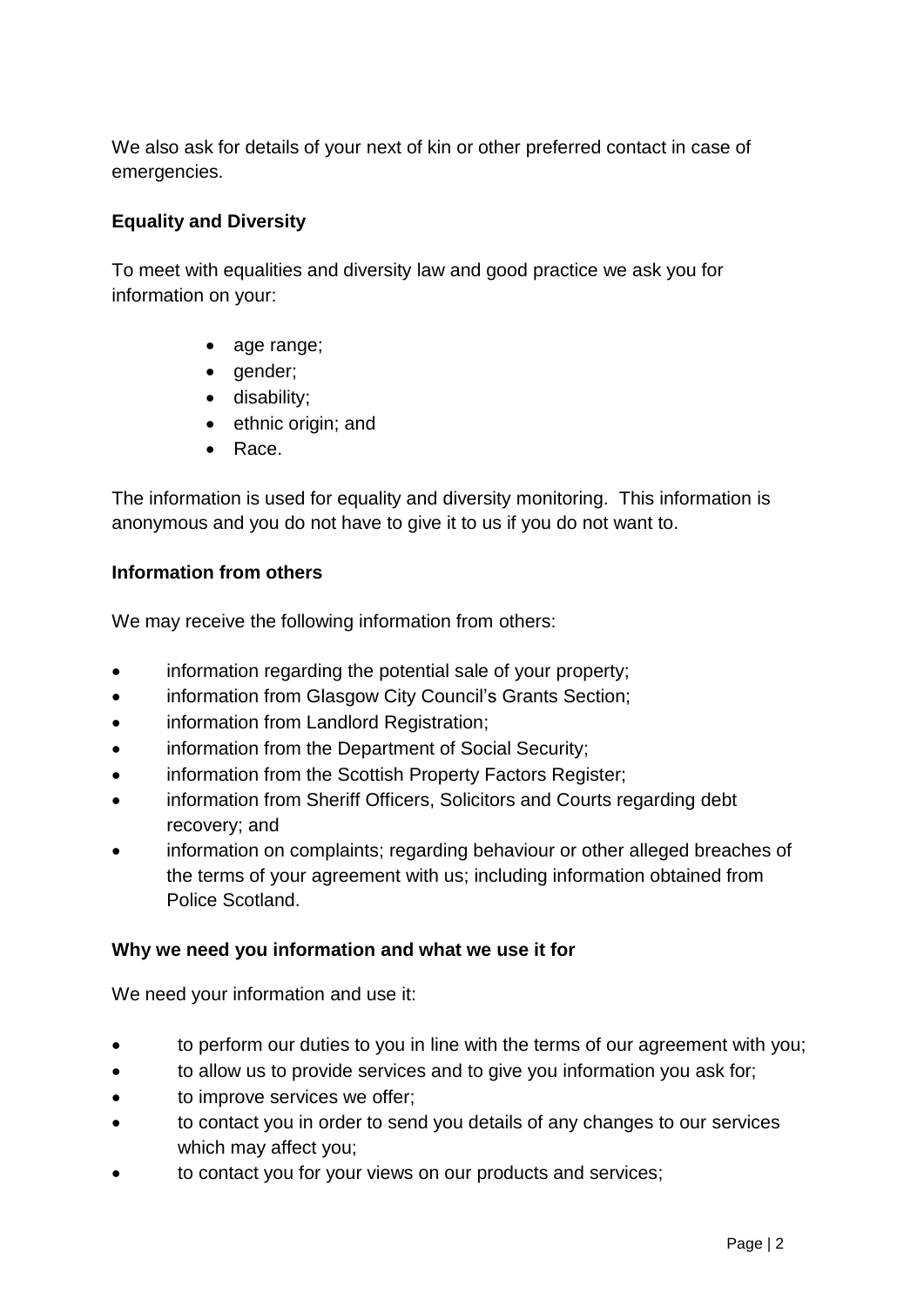- for other purposes to perform our business with you; and
- to meet equalities and diversity law and good practice.

# **Sharing Information**

We may pass your information to others who act for us for the purposes set out in this notice or for purposes you agree:

- for repair or maintenance works, your information be will be passed to appointed contractors;
- if we are looking into payments made or otherwise; your information may be passed to the Local Authority if we are seeking payments to be made on your behalf;
- if we are conducting a survey of our products and/or services, your information may be passed to consultants assisting us with this;
- for the Property Factors Register regarding registrations;
- to the Department of Works and Pensions regarding assistance with costs or otherwise;
- to Glasgow City Council regarding grant applications or landlord registration matters;
- while we are being audited;
- if we engage with the Third Tier Tribunal regarding complaints.
- to Sheriff Officers regarding debt collection;
- to solicitors regarding legal actions or property sales; and
- if we are looking into a complaint, information may be passed to Police Scotland, Local Authority departments, Scottish Fire and Rescue Service and other bodies involved.

### **Security**

When you give us personal information we take steps to make sure that it is kept safe and secure. Our Privacy Policy covers all security issues and is available to you if you ask for it.

### **Data Retention and Disposal**

We will only hold your personal data for as long as is necessary for the relevant purpose it was collected, as required by law and; for as long as set out in any contract we have with you. When we no longer need your information for these purposes we will destroy it securely.